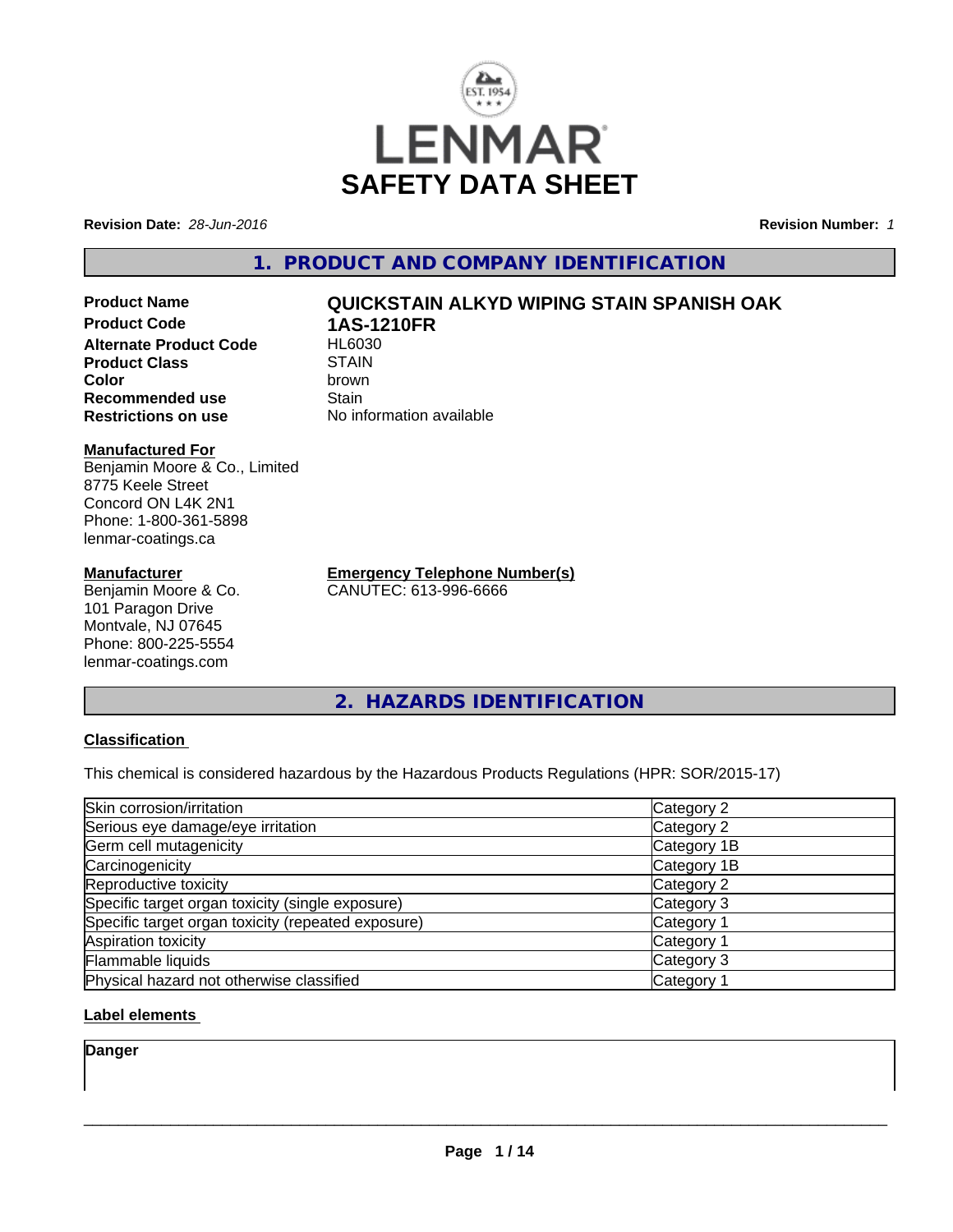# **1AS-1210FR** - **QUICKSTAIN ALKYD WIPING STAIN SPANISH OAK**

#### **Hazard statements**

Causes skin irritation Causes serious eye irritation May cause genetic defects May cause cancer Suspected of damaging fertility or the unborn child May cause respiratory irritation. May cause drowsiness or dizziness Causes damage to organs through prolonged or repeated exposure May be fatal if swallowed and enters airways Flammable liquid and vapor Risk of spontaneous combustion



**Appearance** liquid **Odor** solvent

**Precautionary Statements - Prevention**

Obtain special instructions before use Do not handle until all safety precautions have been read and understood Use personal protective equipment as required Wash face, hands and any exposed skin thoroughly after handling Wear eye/face protection Do not breathe dust/fume/mist/vapors/spray Do not eat, drink or smoke when using this product Use only outdoors or in a well-ventilated area Keep away from heat/sparks/open flames/hot surfaces, no smoking Keep container tightly closed Ground/bond container and receiving equipment Use explosion-proof electrical/ventilating/lighting/equipment Use only non-sparking tools Take precautionary measures against static discharge Keep cool Immediately after use, place rags, steel wool or waste used with this product in a sealed water-filled metal container or lay flat to dry. **Precautionary Statements - Response** If exposed or concerned get medical attention

#### **Eyes**

If in eyes rinse cautiously with water for several minutes. Remove contact lenses, if present and easy to do. Continue rinsing

If eye irritation persists get medical attention

#### **Skin**

If skin irritation occurs get medical attention

If on skin (or hair) take off immediately all contaminated clothing. Rinse skin with water

Wash contaminated clothing before reuse

#### **Inhalation**

If inhaled remove victim to fresh air and keep at rest in a position comfortable for breathing **Ingestion**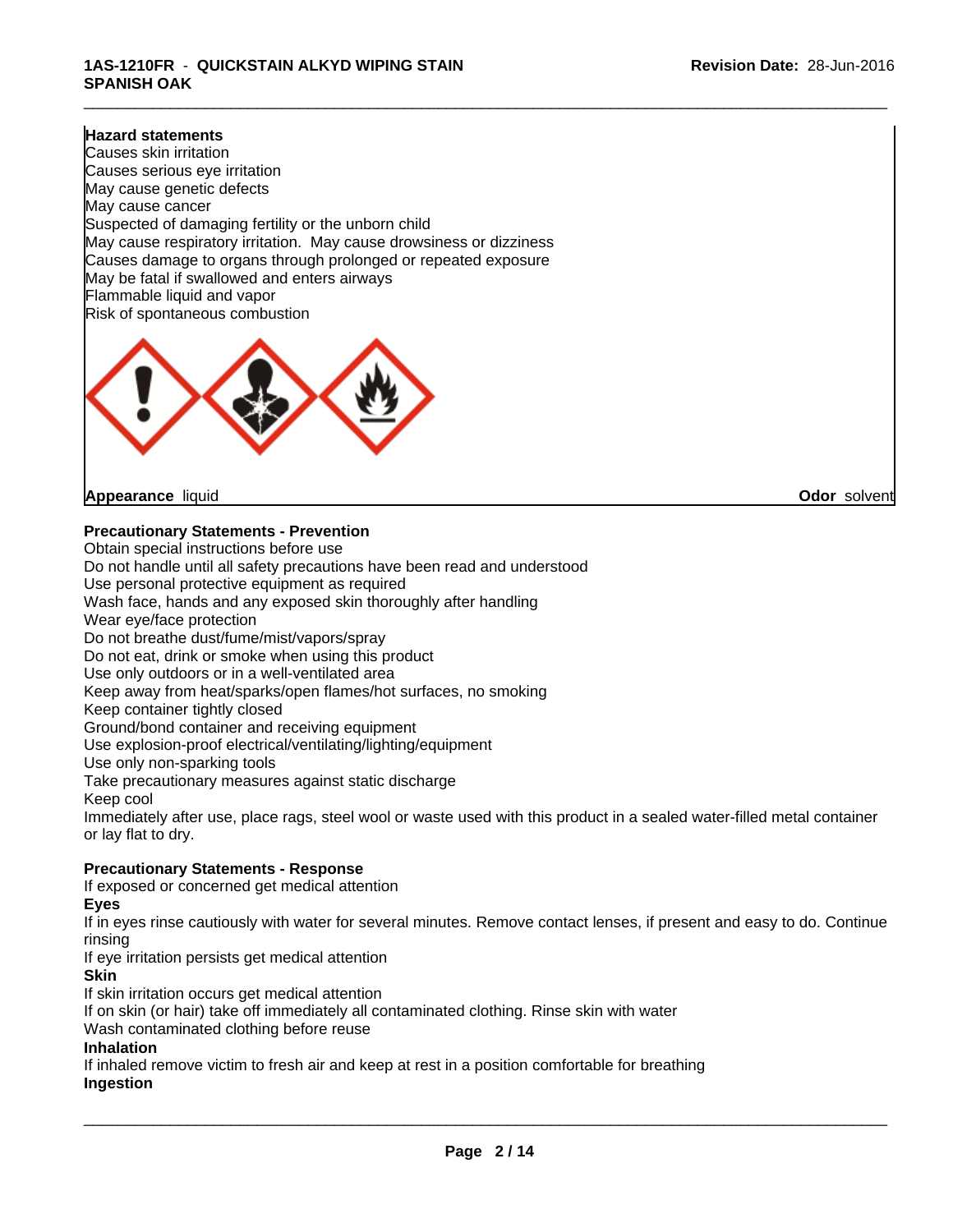If swallowed immediately call a POISON CENTER or physician Do NOT induce vomiting **Fire** In case of fire use CO2, dry chemical, or foam for extinction

#### **Precautionary Statements - Storage**

Store locked up Store in a well-ventilated place. Keep container tightly closed

#### **Precautionary Statements - Disposal**

Dispose of contents/container to an approved waste disposal plant

Materials such as rags used with this product may begin to burn by themselves. After use, put rags in water or lay flat to dry, then discard.

\_\_\_\_\_\_\_\_\_\_\_\_\_\_\_\_\_\_\_\_\_\_\_\_\_\_\_\_\_\_\_\_\_\_\_\_\_\_\_\_\_\_\_\_\_\_\_\_\_\_\_\_\_\_\_\_\_\_\_\_\_\_\_\_\_\_\_\_\_\_\_\_\_\_\_\_\_\_\_\_\_\_\_\_\_\_\_\_\_\_\_\_\_

#### **Other information**

No information available

# **3. COMPOSITION INFORMATION ON COMPONENTS**

| <b>Chemical Name</b>                        | <b>CAS-No</b>  | Weight % (max) |
|---------------------------------------------|----------------|----------------|
| Hydrotreated light naphtha                  | 64742-49-0     | $5 - 10%$      |
| Solvent naphtha (petroleum), heavy aromatic | 64742-94-5     | $5 - 10%$      |
| Distillates, petroleum, hydrotreated light  | 64742-47-8     | $3 - 7%$       |
| n-Butyl acetate                             | 123-86-4       | $3 - 7%$       |
| Solvent naphtha, petroleum, light aromatic  | 64742-95-6     | $3 - 7%$       |
| Propylene glycol monomethyl ether acetate   | 108-65-6       | $1 - 5%$       |
| 2-Butoxyethanol                             | 111-76-2       | $1 - 5%$       |
| VM&P naphtha                                | 64742-89-8     | $1 - 5%$       |
| Raw Umber Pigment                           | 12713-03-0     | $1 - 5%$       |
| 1,2,4-Trimethylbenzene                      | 95-63-6        | $1 - 5%$       |
| Stoddard solvent                            | 8052-41-3      | $1 - 5%$       |
| Iron oxide                                  | 1309-37-1      | $1 - 5%$       |
| Xylene                                      | 1330-20-7      | $1 - 5%$       |
| Naphthalene                                 | $91 - 20 - 3$  | $0.5 - 1%$     |
| Carbon black                                | 1333-86-4      | $0.5 - 1%$     |
| Ethyl benzene                               | $100 - 41 - 4$ | $0.25 - 0.5%$  |
| Cumene                                      | 98-82-8        | $0.1 - 0.25%$  |

# **4. FIRST AID MEASURES**

**General Advice** If symptoms persist, call a physician. Show this safety data sheet to the doctor in attendance. **Eye Contact Immediately flush with plenty of water. After initial flushing,** remove any contact lenses and continue flushing for at least 15 minutes. Keep eye wide open while rinsing. If symptoms persist, call a physician. **Skin Contact** Superintenside Wash off immediately with soap and plenty of water removing all contaminated clothes and shoes. If skin irritation persists, call a physician.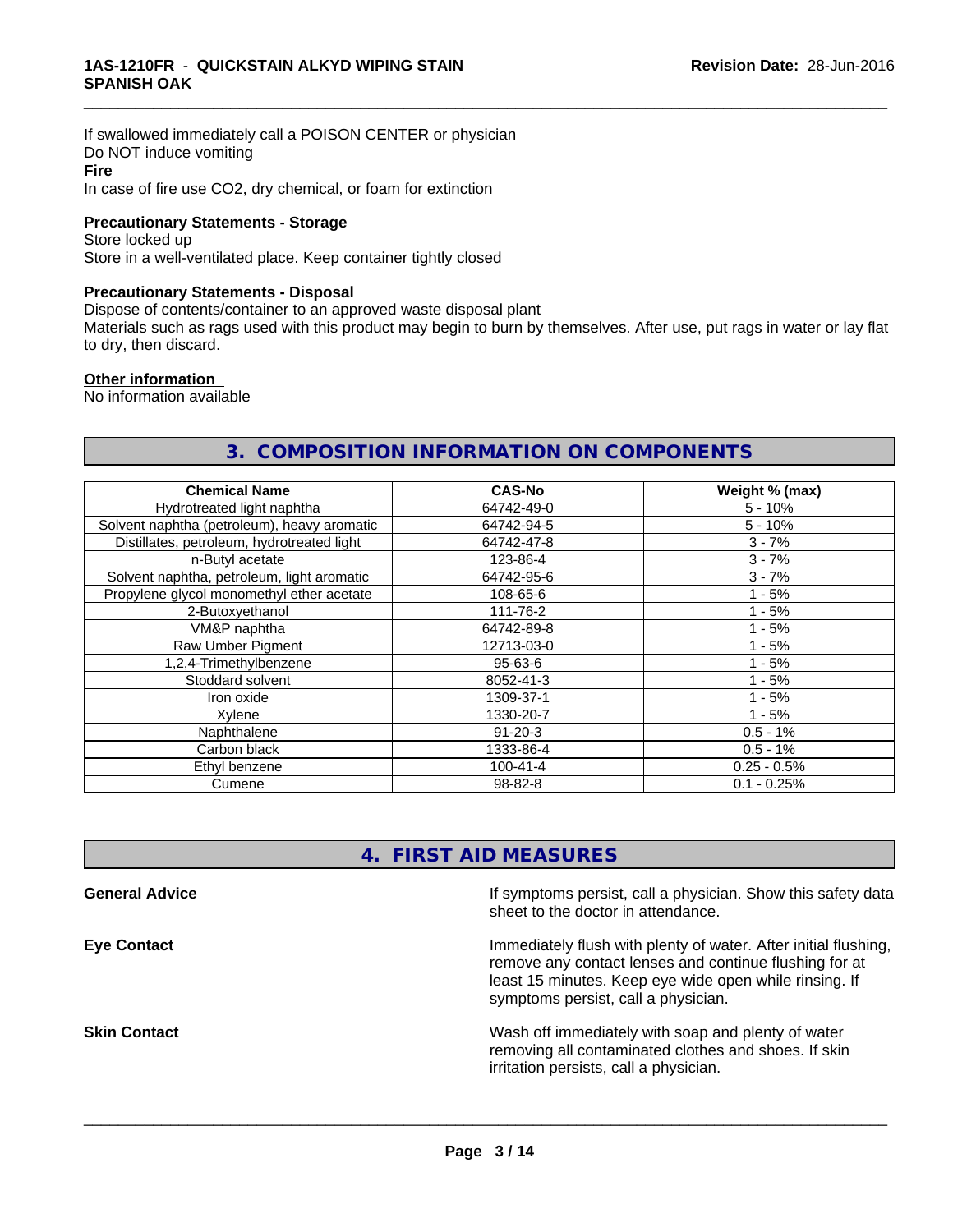| <b>Inhalation</b>                      | Move to fresh air. If symptoms persist, call a physician.<br>If not breathing, give artificial respiration. Call a physician<br>immediately.                                                     |
|----------------------------------------|--------------------------------------------------------------------------------------------------------------------------------------------------------------------------------------------------|
| Ingestion                              | Clean mouth with water and afterwards drink plenty of<br>water. Do not induce vomiting without medical advice.<br>Never give anything by mouth to an unconscious person.<br>Consult a physician. |
| <b>Protection Of First-Aiders</b>      | Use personal protective equipment.                                                                                                                                                               |
| <b>Most Important Symptoms/Effects</b> | No information available.                                                                                                                                                                        |
| <b>Notes To Physician</b>              | Treat symptomatically.                                                                                                                                                                           |

# **5. FIRE-FIGHTING MEASURES**

| <b>Flammable Properties</b>                                                                  | Vapors may travel considerable distance to a source of<br>ignition and flash back. Vapors may cause flash fire.                                                                                                                                                                                |
|----------------------------------------------------------------------------------------------|------------------------------------------------------------------------------------------------------------------------------------------------------------------------------------------------------------------------------------------------------------------------------------------------|
| <b>Suitable Extinguishing Media</b>                                                          | Foam, dry powder or water. Use extinguishing measures<br>that are appropriate to local circumstances and the<br>surrounding environment.                                                                                                                                                       |
| <b>Protective Equipment And Precautions For</b><br><b>Firefighters</b>                       | As in any fire, wear self-contained breathing apparatus<br>pressure-demand, MSHA/NIOSH (approved or equivalent)<br>and full protective gear.                                                                                                                                                   |
| <b>Hazardous Combustion Products</b>                                                         | Burning may result in carbon dioxide, carbon monoxide<br>and other combustion products of varying composition<br>which may be toxic and/or irritating.                                                                                                                                         |
| <b>Specific Hazards Arising From The Chemical</b>                                            | Flammable. Flash back possible over considerable<br>distance. Keep product and empty container away from<br>heat and sources of ignition. Closed containers may<br>rupture if exposed to fire or extreme heat. Thermal<br>decomposition can lead to release of irritating gases and<br>vapors. |
| <b>Sensitivity To Mechanical Impact</b>                                                      | No                                                                                                                                                                                                                                                                                             |
| <b>Sensitivity To Static Discharge</b>                                                       | Yes                                                                                                                                                                                                                                                                                            |
| <b>Flash Point Data</b><br>Flash Point (°F)<br>Flash Point (°C)<br><b>Flash Point Method</b> | 77<br>25<br><b>PMCC</b>                                                                                                                                                                                                                                                                        |
| <b>Flammability Limits In Air</b>                                                            |                                                                                                                                                                                                                                                                                                |
| <b>Lower Explosion Limit</b><br><b>Upper Explosion Limit</b>                                 | Not available<br>Not available                                                                                                                                                                                                                                                                 |
| Health: 2<br>Flammability: 3<br><b>NFPA</b>                                                  | Instability: 0<br><b>Special: Not Applicable</b>                                                                                                                                                                                                                                               |
|                                                                                              |                                                                                                                                                                                                                                                                                                |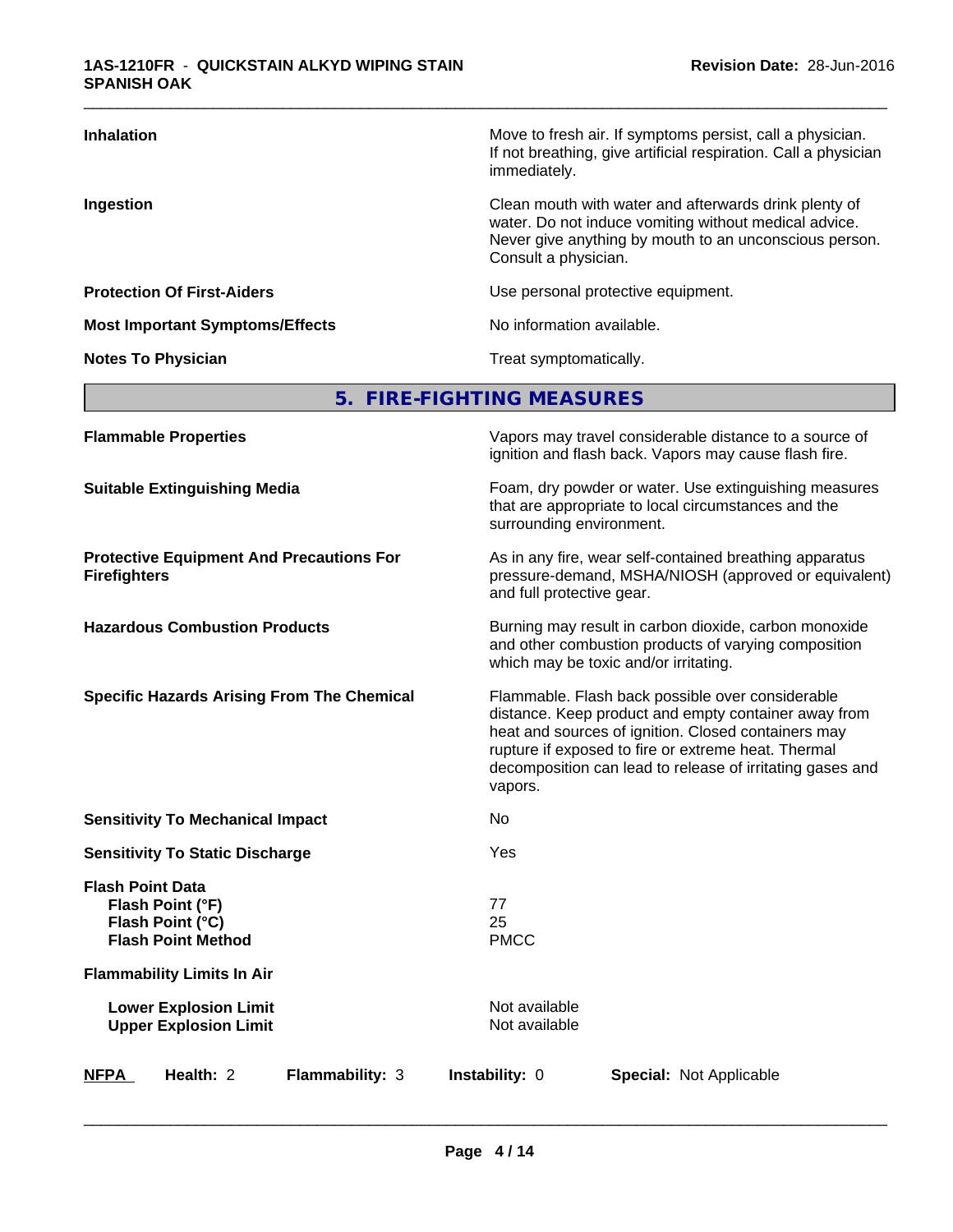# **NFPA Legend**

- 0 Not Hazardous
- 1 Slightly
- 2 Moderate
- 3 High
- 4 Severe

*The ratings assigned are only suggested ratings, the contractor/employer has ultimate responsibilities for NFPA ratings where this system is used.*

\_\_\_\_\_\_\_\_\_\_\_\_\_\_\_\_\_\_\_\_\_\_\_\_\_\_\_\_\_\_\_\_\_\_\_\_\_\_\_\_\_\_\_\_\_\_\_\_\_\_\_\_\_\_\_\_\_\_\_\_\_\_\_\_\_\_\_\_\_\_\_\_\_\_\_\_\_\_\_\_\_\_\_\_\_\_\_\_\_\_\_\_\_

*Additional information regarding the NFPA rating system is available from the National Fire Protection Agency (NFPA) at www.nfpa.org.*

# **6. ACCIDENTAL RELEASE MEASURES**

| <b>Personal Precautions</b>      | Remove all sources of ignition. Take precautions to<br>prevent flashback. Ground and bond all containers and<br>handling equipment. Take precautionary measures against<br>static discharges. Ensure adequate ventilation. Avoid<br>contact with skin, eyes and clothing. Use personal<br>protective equipment.  |
|----------------------------------|------------------------------------------------------------------------------------------------------------------------------------------------------------------------------------------------------------------------------------------------------------------------------------------------------------------|
| <b>Other Information</b>         | Prevent further leakage or spillage if safe to do so. Do not<br>allow material to contaminate ground water system.<br>Prevent product from entering drains. Do not flush into<br>surface water or sanitary sewer system. Local authorities<br>should be advised if significant spillages cannot be<br>contained. |
| <b>Environmental Precautions</b> | See Section 12 for additional Ecological Information.                                                                                                                                                                                                                                                            |
| <b>Methods For Clean-Up</b>      | Dam up. Soak up with inert absorbent material. Use a<br>non-sparking or explosion proof means to transfer material<br>to a sealed, appropriate container for disposal. Clean<br>contaminated surface thoroughly.                                                                                                 |
|                                  |                                                                                                                                                                                                                                                                                                                  |

# **7. HANDLING AND STORAGE**

| protective equipment. Do not breathe vapors or spray mist.<br>Use only in ventilated areas. Prevent vapor build-up by<br>providing adequate ventilation during and after use.                                                                                                                                                                                                                                                                        |
|------------------------------------------------------------------------------------------------------------------------------------------------------------------------------------------------------------------------------------------------------------------------------------------------------------------------------------------------------------------------------------------------------------------------------------------------------|
| Take precautionary measures against static discharges.<br>To avoid ignition of vapors by static electricity discharge,<br>all metal parts of the equipment must be grounded. Keep<br>away from heat, sparks and flame. Do not smoke.<br>Extinguish all flames and pilot lights, and turn off stoves,<br>heaters, electric motors and other sources of ignition<br>during use and until all vapors are gone. Ignition and/or<br>flash back may occur. |
| Keep containers tightly closed in a dry, cool and<br>well-ventilated place. Keep away from heat. Keep away<br>from open flames, hot surfaces and sources of ignition.<br>Keep in properly labeled containers. Keep out of the reach                                                                                                                                                                                                                  |
|                                                                                                                                                                                                                                                                                                                                                                                                                                                      |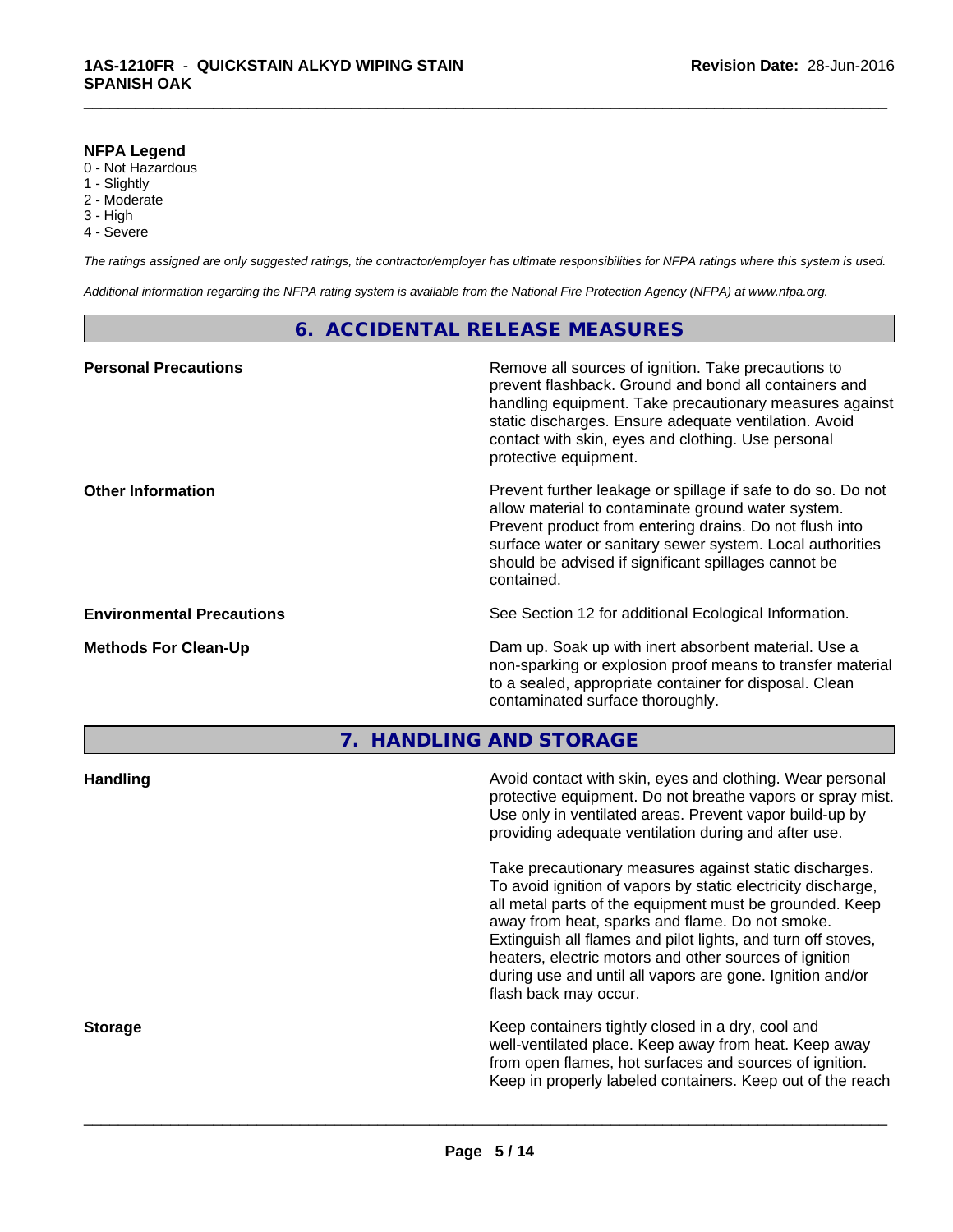of children.

\_\_\_\_\_\_\_\_\_\_\_\_\_\_\_\_\_\_\_\_\_\_\_\_\_\_\_\_\_\_\_\_\_\_\_\_\_\_\_\_\_\_\_\_\_\_\_\_\_\_\_\_\_\_\_\_\_\_\_\_\_\_\_\_\_\_\_\_\_\_\_\_\_\_\_\_\_\_\_\_\_\_\_\_\_\_\_\_\_\_\_\_\_

**DANGER** - Rags, steel wool or waste soaked with this product may spontaneously catch fire if improperly discarded. Immediately after use, place rags, steel wool or waste in a sealed water-filled metal container.

**Incompatible Materials Incompatible with strong acids and bases and strong** oxidizing agents.

# **8. EXPOSURE CONTROLS / PERSONAL PROTECTION**

#### **Exposure Limits**

| <b>Chemical Name</b>                          | <b>ACGIH</b>                    | <b>Alberta</b>                                                                                                                                            | <b>British Columbia</b>                                                                               | Ontario                                                            | Quebec                                                                                             |
|-----------------------------------------------|---------------------------------|-----------------------------------------------------------------------------------------------------------------------------------------------------------|-------------------------------------------------------------------------------------------------------|--------------------------------------------------------------------|----------------------------------------------------------------------------------------------------|
| Distillates, petroleum,<br>hydrotreated light | N/E                             | N/E                                                                                                                                                       | $200 \text{ mg/m}^3$ - TWA<br>Skin absorption can<br>contribute to overall<br>exposure.               | N/E                                                                | N/E                                                                                                |
| n-Butyl acetate                               | 150 ppm - TWA<br>200 ppm - STEL | 150 ppm - TWA<br>713 mg/m <sup>3</sup> - TWA<br>200 ppm - STEL<br>950 mg/m $3 -$ STEL                                                                     | 20 ppm - TWA                                                                                          | 150 ppm - TWA<br>200 ppm - STEL                                    | 150 ppm - TWAEV<br>713 mg/m <sup>3</sup> - TWAEV<br>200 ppm - STEV<br>950 mg/m <sup>3</sup> - STEV |
| Propylene glycol monomethyl<br>ether acetate  | N/E                             | N/E                                                                                                                                                       | 50 ppm - TWA<br>75 ppm - STEL                                                                         | 50 ppm - TWA<br>$270$ mg/m <sup>3</sup> - TWA                      | N/E                                                                                                |
| 2-Butoxyethanol                               | 20 ppm - TWA                    | 20 ppm - TWA<br>97 mg/m $3$ - TWA                                                                                                                         | 20 ppm - TWA                                                                                          | 20 ppm - TWA                                                       | 20 ppm - TWAEV<br>97 mg/m <sup>3</sup> - TWAEV                                                     |
| Raw Umber Pigment                             | N/E                             | N/E                                                                                                                                                       | N/E                                                                                                   | N/E                                                                | $0.2$ mg/m <sup>3</sup> - TWAEV                                                                    |
| Stoddard solvent                              | 100 ppm - TWA                   | 100 ppm - TWA<br>$572$ mg/m <sup>3</sup> - TWA                                                                                                            | 290 mg/m <sup>3</sup> - TWA<br>580 mg/m <sup>3</sup> - STEL                                           | 525 mg/m <sup>3</sup> - TWA                                        | 100 ppm - TWAEV<br>525 mg/m <sup>3</sup> - TWAEV                                                   |
| Iron oxide                                    | $5$ mg/m <sup>3</sup> - TWA     | $5 \text{ ma/m}^3$ - TWA                                                                                                                                  | 10 mg/m $3$ - TWA<br>$3$ mg/m $3$ - TWA<br>$5$ mg/m <sup>3</sup> - TWA<br>10 mg/m <sup>3</sup> - STEL | $5$ mg/m $3$ - TWA                                                 | 5 mg/m <sup>3</sup> - TWAEV<br>10 mg/m $3$ - TWAEV                                                 |
| Xylene                                        | 100 ppm - TWA<br>150 ppm - STEL | 100 ppm - TWA<br>434 mg/m <sup>3</sup> - TWA<br>150 ppm - STEL<br>651 mg/m $3 -$ STEL                                                                     | 100 ppm - TWA<br>150 ppm - STEL                                                                       | 100 ppm - TWA<br>150 ppm - STEL                                    | 100 ppm - TWAEV<br>434 mg/m <sup>3</sup> - TWAEV<br>150 ppm - STEV<br>651 mg/m <sup>3</sup> - STEV |
| Naphthalene                                   | 10 ppm - TWA<br><b>Skin</b>     | 10 ppm - TWA<br>52 mg/m <sup>3</sup> - TWA<br>15 ppm - STEL<br>79 mg/m <sup>3</sup> - STEL<br>Substance may be<br>readily absorbed<br>through intact skin | 10 ppm - TWA<br>15 ppm - STEL<br>Skin absorption can<br>contribute to overall<br>exposure.            | 10 ppm - TWA<br>15 ppm - STEL<br>Danger of cutaneous<br>absorption | 10 ppm - TWAEV<br>52 mg/m <sup>3</sup> - TWAEV<br>15 ppm - STEV<br>79 mg/m <sup>3</sup> - STEV     |
| Carbon black                                  | $3$ mg/m $3$ - TWA              | $3.5$ mg/m <sup>3</sup> - TWA                                                                                                                             | $3$ mg/m $3$ - TWA                                                                                    | $3$ mg/m $3$ - TWA                                                 | 3.5 mg/m <sup>3</sup> - TWAEV                                                                      |
| Ethyl benzene                                 | 20 ppm - TWA                    | 100 ppm - TWA<br>434 mg/m <sup>3</sup> - TWA<br>125 ppm - STEL<br>543 mg/m $3 -$ STEL                                                                     | 20 ppm - TWA                                                                                          | 20 ppm - TWA                                                       | 100 ppm - TWAEV<br>434 mg/m <sup>3</sup> - TWAEV<br>125 ppm - STEV<br>543 mg/m <sup>3</sup> - STEV |
| Cumene                                        | 50 ppm - TWA                    | 50 ppm - TWA<br>246 mg/m $3$ - TWA                                                                                                                        | 25 ppm - TWA<br>75 ppm - STEL                                                                         | 50 ppm - TWA                                                       | 50 ppm - TWAEV<br>246 mg/m <sup>3</sup> - TWAEV                                                    |

#### **Legend**

ACGIH - American Conference of Governmental Industrial Hygienists

Alberta - Alberta Occupational Exposure Limits

British Columbia - British Columbia Occupational Exposure Limits

Ontario - Ontario Occupational Exposure Limits

Quebec - Quebec Occupational Exposure Limits

N/E - Not established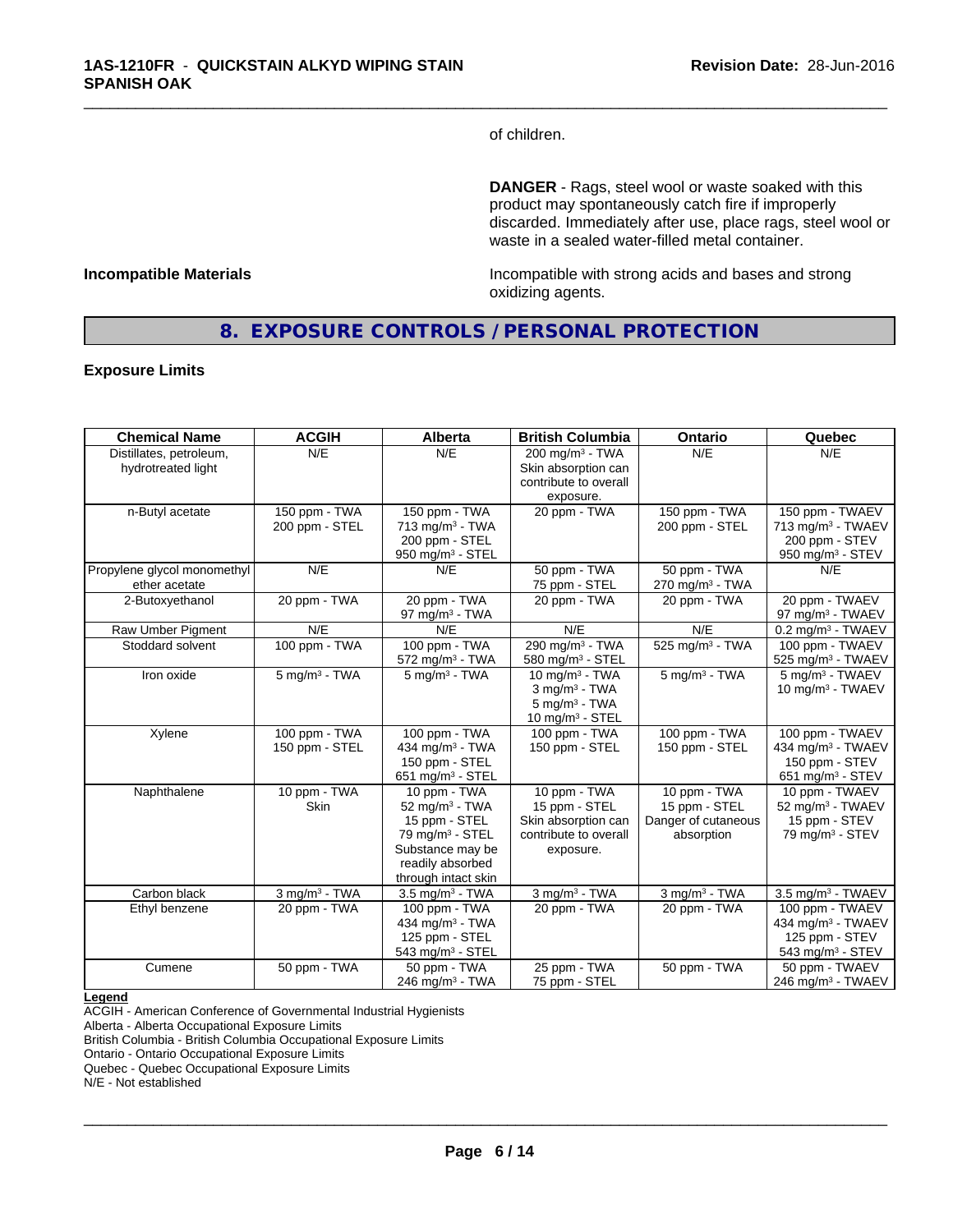**Personal Protective Equipment**

**Engineering Measures Ensure** Ensure adequate ventilation, especially in confined areas.

\_\_\_\_\_\_\_\_\_\_\_\_\_\_\_\_\_\_\_\_\_\_\_\_\_\_\_\_\_\_\_\_\_\_\_\_\_\_\_\_\_\_\_\_\_\_\_\_\_\_\_\_\_\_\_\_\_\_\_\_\_\_\_\_\_\_\_\_\_\_\_\_\_\_\_\_\_\_\_\_\_\_\_\_\_\_\_\_\_\_\_\_\_

**Eye/Face Protection** Safety glasses with side-shields. If splashes are likely to occur, wear: Tightly fitting safety goggles **Skin Protection Protection Protective gloves and impervious clothing. Respiratory Protection Exercise 2018** Use only with adequate ventilation. In operations where exposure limits are exceeded, use a NIOSH approved respirator that has been selected by a technically qualified person for the specific work conditions. When spraying the product or applying in confined areas, wear a NIOSH approved respirator specified for paint spray or organic vapors.

**Hygiene Measures Avoid contact with skin, eyes and clothing. Remove and Avoid contact with skin, eyes and clothing. Remove and Avoid contact with skin, eyes and clothing. Remove and** wash contaminated clothing before re-use. Wash thoroughly after handling.

# **9. PHYSICAL AND CHEMICAL PROPERTIES**

**Appearance** liquid **Odor** solvent **Odor Threshold No information available** No information available **Density (lbs/gal)**  $7.7 - 8.0$ <br> **Specific Gravity**  $0.92 - 0.96$ **Specific Gravity**<br>pH **Viscosity (cps)** No information available Notice 1 **Solubility Note 2008 Note 2008 Note 2008 Note 2008 Note 2008 Note 2008 Note 2008 Note 2009 Note 2009 Note 2009 Note 2009 Note 2009 Note 2009 Note 2009 Note 2009 Note 2009 Note 2009 Note Water Solubility Water Solubility No information available Evaporation Rate No information available No information available Vapor Pressure** No information available **Vapor Density No information available** No information available **Wt.** % Solids 40 - 50 **Vol. % Solids** 35 - 45 **Wt. % Volatiles** 50 - 60 **Vol. % Volatiles VOC Regulatory Limit (g/L)** < 550 **Boiling Point (°F)** 252 **Boiling Point (°C)** 122 **Freezing Point (°F)** No information available **Freezing Point (°C)** The state of the Monometer of Noinformation available **Flash Point (°F)** 77 **Flash Point (°C)** 25 **Flash Point Method** PMCC **Flammability (solid, gas)** Not applicable **Upper Explosion Limit**<br> **Lower Explosion Limit**<br> **Lower Explosion Limit**<br> **Not applicable Lower Explosion Limit**<br> **Autoignition Temperature (°F)**<br> **Autoignition Temperature (°F)**<br> **Autoignition Temperature (°F) Autoignition Temperature (°F) Autoignition Temperature (°C)** No information available **Decomposition Temperature (°F)** No information available **Decomposition Temperature (°C)** No information available **Partition Coefficient (n-octanol/water)** No information available

**No information available**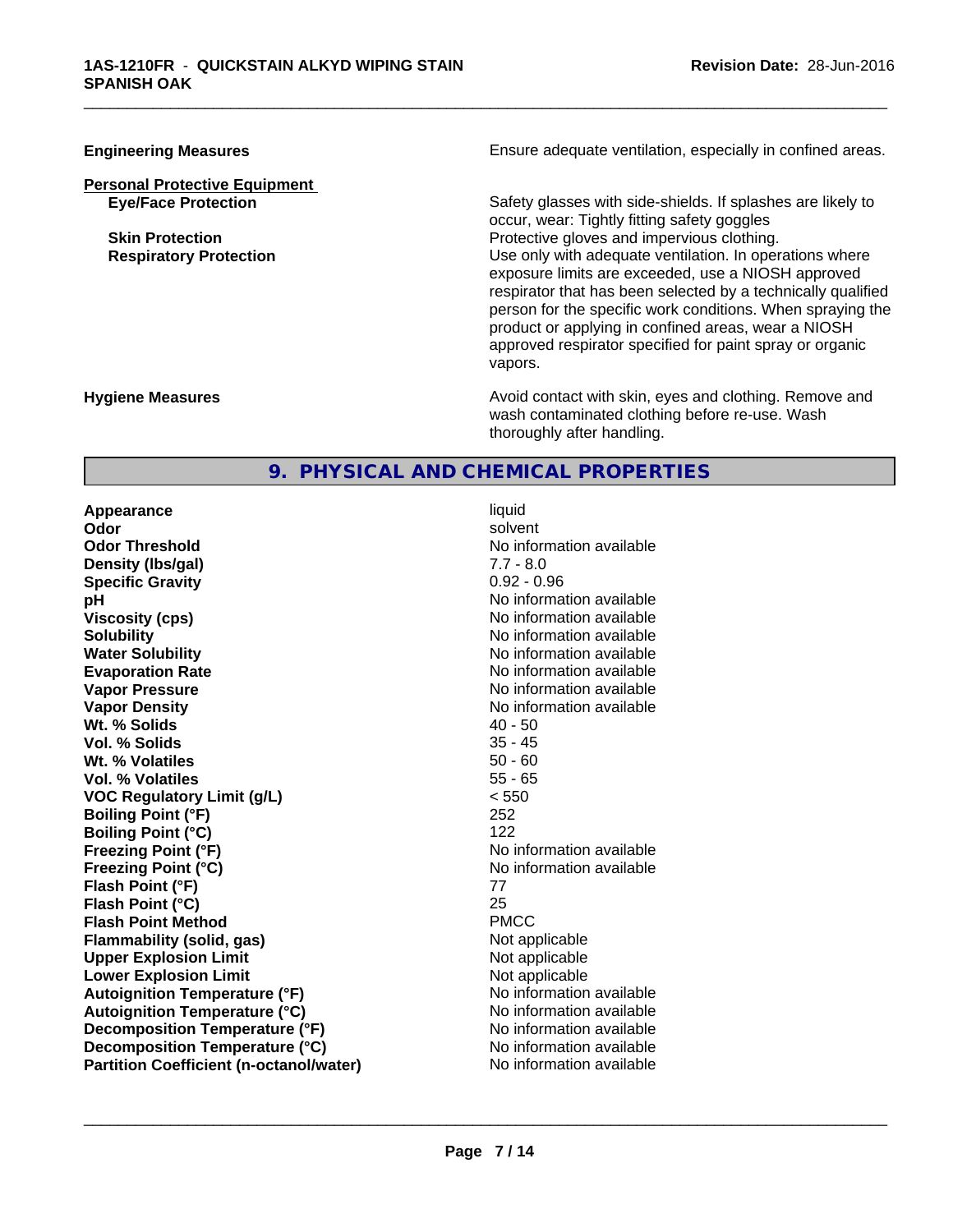# **10. STABILITY AND REACTIVITY**

\_\_\_\_\_\_\_\_\_\_\_\_\_\_\_\_\_\_\_\_\_\_\_\_\_\_\_\_\_\_\_\_\_\_\_\_\_\_\_\_\_\_\_\_\_\_\_\_\_\_\_\_\_\_\_\_\_\_\_\_\_\_\_\_\_\_\_\_\_\_\_\_\_\_\_\_\_\_\_\_\_\_\_\_\_\_\_\_\_\_\_\_\_

| <b>Reactivity</b>                         | Not Applicable                                                                                                            |
|-------------------------------------------|---------------------------------------------------------------------------------------------------------------------------|
| <b>Chemical Stability</b>                 | Stable under normal conditions. Hazardous polymerisation<br>does not occur.                                               |
| <b>Conditions To Avoid</b>                | Keep away from open flames, hot surfaces, static<br>electricity and sources of ignition. Sparks. Elevated<br>temperature. |
| <b>Incompatible Materials</b>             | Incompatible with strong acids and bases and strong<br>oxidizing agents.                                                  |
| <b>Hazardous Decomposition Products</b>   | Thermal decomposition can lead to release of irritating<br>gases and vapors.                                              |
| <b>Possibility Of Hazardous Reactions</b> | None under normal conditions of use.                                                                                      |

**11. TOXICOLOGICAL INFORMATION**

#### **Product Information Information on likely routes of exposure**

**Principal Routes of Exposure Exposure** Eye contact, skin contact and inhalation. **Acute Toxicity Product Information Repeated or prolonged exposure to organic solvents may** lead to permanent brain and nervous system damage. Intentional misuse by deliberately concentrating and inhaling vapors may be harmful or fatal. **Information on toxicological effects Symptoms** No information available **Delayed and immediate effects as well as chronic effects from short and long-term exposure Eye contact Exercise 2** Contact with eyes may cause irritation. Vapor may cause irritation. **Skin contact** May cause skin irritation and/or dermatitis. Prolonged skin contact may defat the skin and produce dermatitis. **Inhalation Inhalation Harmful by inhalation. High vapor / aerosol concentrations** are irritating to the eyes, nose, throat and lungs and may cause headaches, dizziness, drowsiness, unconsciousness, and other central nervous system effects. **Ingestion Ingestion Example 2 Index 1 Harmful if swallowed. Ingestion may cause irritation to** mucous membranes. Small amounts of this product aspirated into the respiratory system during ingestion or vomiting may cause mild to severe pulmonary injury, possibly progressing to death. **Sensitization:** No information available.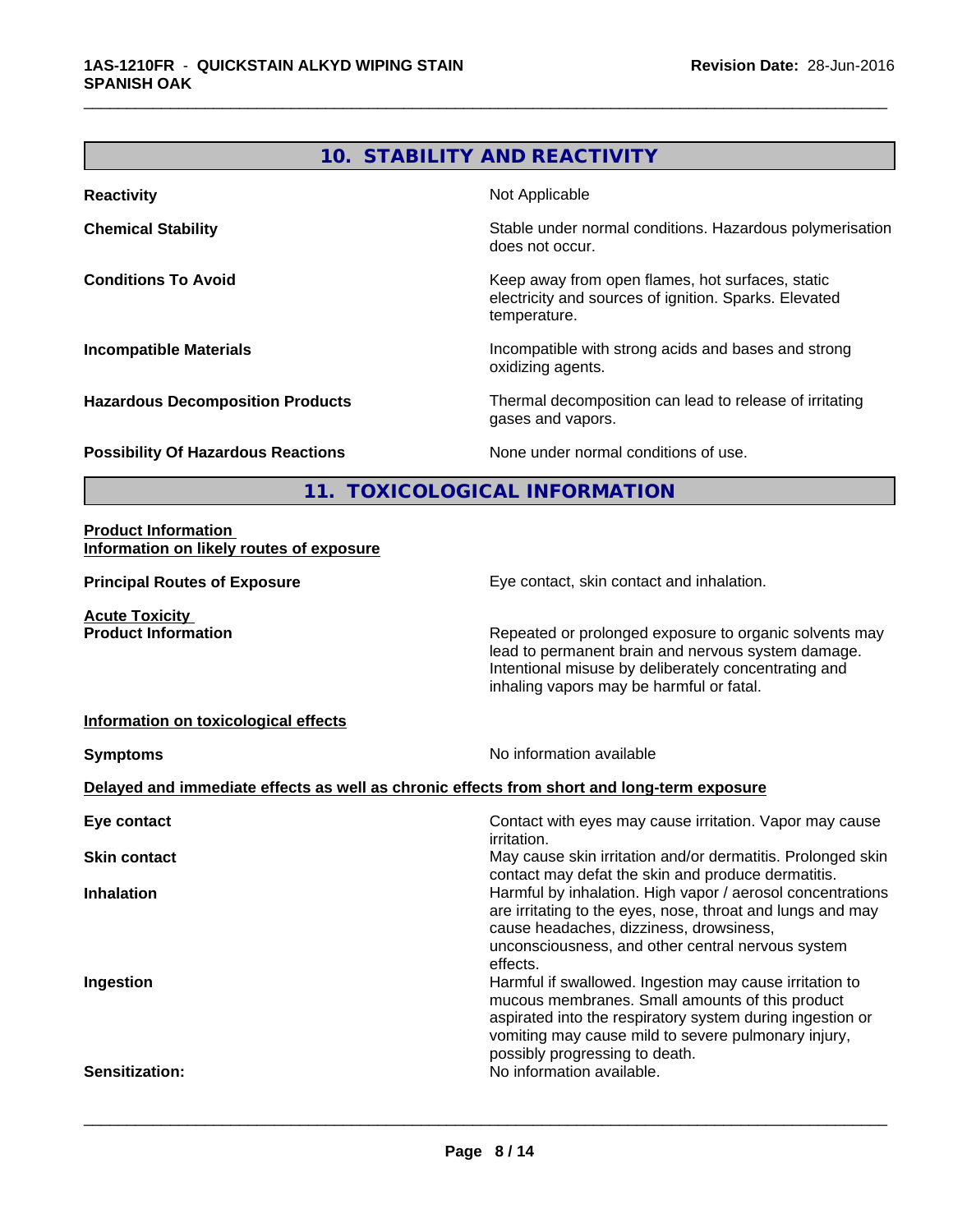| <b>Neurological Effects</b><br><b>Mutagenic Effects</b><br><b>Reproductive Effects</b> | No information available.<br>No information available.<br>Possible risk of impaired fertility. Possible risk of harm to                                                                                                                                                                                                                                                                                      |
|----------------------------------------------------------------------------------------|--------------------------------------------------------------------------------------------------------------------------------------------------------------------------------------------------------------------------------------------------------------------------------------------------------------------------------------------------------------------------------------------------------------|
|                                                                                        | the unborn child.                                                                                                                                                                                                                                                                                                                                                                                            |
| <b>Developmental Effects</b>                                                           | No information available.                                                                                                                                                                                                                                                                                                                                                                                    |
| <b>Target Organ Effects</b>                                                            | No information available.                                                                                                                                                                                                                                                                                                                                                                                    |
| <b>STOT - single exposure</b>                                                          | May cause disorder and damage to the. Respiratory<br>system. Central nervous system (CNS).                                                                                                                                                                                                                                                                                                                   |
| <b>STOT - repeated exposure</b>                                                        | Causes damage to organs through prolonged or repeated<br>exposure if inhaled. May cause disorder and damage to<br>the. Central nervous system (CNS). Causes damage to<br>organs through prolonged or repeated exposure if<br>swallowed. Causes damage to organs through prolonged<br>or repeated exposure in contact with skin. Blood. Causes<br>damage to organs through prolonged or repeated<br>exposure. |
| Other adverse effects                                                                  | No information available.                                                                                                                                                                                                                                                                                                                                                                                    |
| <b>Aspiration Hazard</b>                                                               | May be harmful if swallowed and enters airways. Small<br>amounts of this product aspirated into the respiratory<br>system during ingestion or vomiting may cause mild to<br>severe pulmonary injury, possibly progressing to death.                                                                                                                                                                          |

#### **Numerical measures of toxicity**

**The following values are calculated based on chapter 3.1 of the GHS document**

**ATEmix (oral)** 6623 mg/kg **ATEmix (dermal)** 4850 mg/kg **ATEmix (inhalation-dust/mist)** 34.6 mg/L **ATEmix (inhalation-vapor)** 67 mg/L

# **Component**

Solvent naphtha (petroleum), heavy aromatic LD50 Dermal: > 2 mL/kg (Rabbit) LC50 Inhalation (Vapor): > 590 mg/m<sup>3</sup> (Rat, 4 hr.) Distillates, petroleum, hydrotreated light LD50 Oral: > 5,000 mg/kg (Rat) LD50 Dermal: > 3,000 mg/kg (Rabbit) n-Butyl acetate LD50 Oral: 10768 mg/kg (Rat) LD50 Dermal: > 17600 mg/kg (Rabbit) LC50 Inhalation (Vapor): ppm (Rat, 4 hr.) Sensitization: non-sensitizing (guinea pig) Solvent naphtha, petroleum, light aromatic LD50 Oral: 8400 mg/kg (Rat) Propylene glycol monomethyl ether acetate LD50 Oral: 8532 mg/kg (Rat) LD50 Dermal: > 5000 mg/kg (Rabbit) LC50 Inhalation (Vapor): > 4345 ppm 2-Butoxyethanol LD50 Oral: 470 mg/kg (Rat) LD50 Dermal: 220 mg/kg (Rabbit)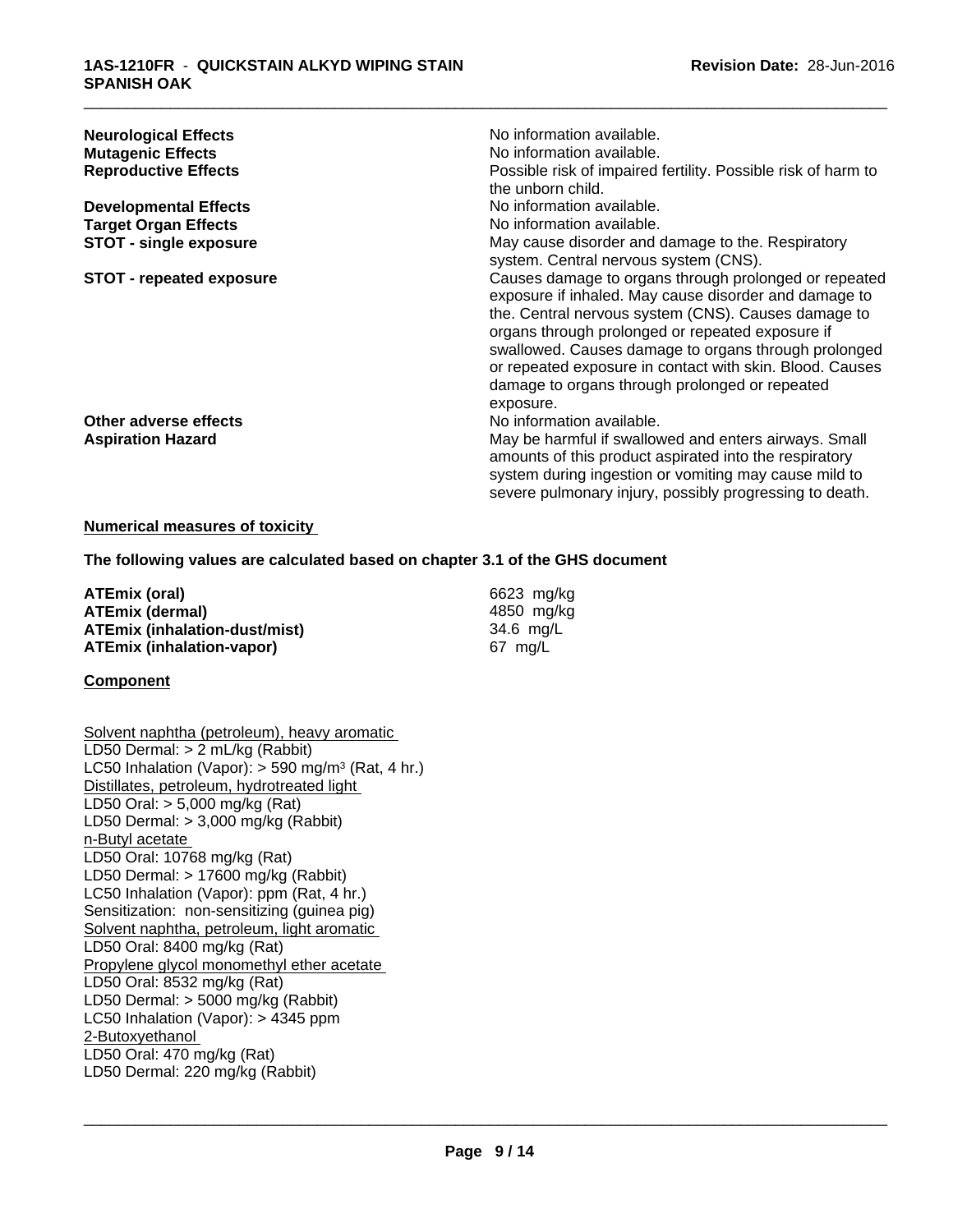#### \_\_\_\_\_\_\_\_\_\_\_\_\_\_\_\_\_\_\_\_\_\_\_\_\_\_\_\_\_\_\_\_\_\_\_\_\_\_\_\_\_\_\_\_\_\_\_\_\_\_\_\_\_\_\_\_\_\_\_\_\_\_\_\_\_\_\_\_\_\_\_\_\_\_\_\_\_\_\_\_\_\_\_\_\_\_\_\_\_\_\_\_\_ **1AS-1210FR** - **QUICKSTAIN ALKYD WIPING STAIN SPANISH OAK**

LC50 Inhalation (Vapor): 450 ppm (Rat, 4 hr.) 1,2,4-Trimethylbenzene LD50 Oral: 5000 mg/kg (Rat) LC50 Inhalation (Vapor): 18000 mg/m<sup>3</sup> (Rat, 4 hr.) Stoddard solvent LD50 Oral: > 5,000 mg/kg (Rat) LD50 Dermal: > 3160 mg/kg (Rabbit) LC50 Inhalation (Vapor): > 6.1 mg/L (Rat) Iron oxide LD50 Oral: > 5000 mg/kg (Rat) vendor data Xylene LD50 Oral: 4300 mg/kg (Rat) LD50 Dermal: > 1700 mg/kg (Rabbit) LC50 Inhalation (Vapor): 5000 ppm (Rat, 4 hr.) Naphthalene LD50 Oral: 969 mg/kg (Rat) LD50 Dermal: > 20,000 mg/kg (Rabbit) LC50 Inhalation (Vapor): > 340 mg/m<sup>3</sup> (Rat, 1 hr.) Carbon black LD50 Oral: > 15400 mg/kg (Rat) LD50 Dermal: > 3000 mg/kg (Rabbit) Ethyl benzene LD50 Oral: mg/kg (Rat) LD50 Dermal: > mg/kg (Rabbit) LC50 Inhalation (Vapor): mg/m<sup>3</sup> (Rat, 2 hr.) **Cumene** LD50 Oral: > 1400 mg/kg (Rat) LD50 Dermal: 12300 µL/kg (Rabbit) LC50 Inhalation (Vapor): 39000 mg/kg (Rat, 4 hr.)

# **Chronic Toxicity**

# **Carcinogenicity**

*The information below indicateswhether each agency has listed any ingredient as a carcinogen:.*

| <b>Chemical Name</b> | <b>IARC</b>                    | <b>NTP</b>                   |
|----------------------|--------------------------------|------------------------------|
|                      | 2B - Possible Human Carcinogen | Reasonably Anticipated Human |
| Naphthalene          |                                | Carcinogen                   |
|                      | 2B - Possible Human Carcinogen |                              |
| Carbon black         |                                |                              |
|                      | 2B - Possible Human Carcinogen |                              |
| <b>Ethyl benzene</b> |                                |                              |
|                      | 2B - Possible Human Carcinogen | Reasonably Anticipated Human |
| Cumene               |                                | Carcinogen                   |

#### **Legend**

IARC - International Agency for Research on Cancer NTP - National Toxicity Program OSHA - Occupational Safety & Health Administration

**12. ECOLOGICAL INFORMATION**

# **Ecotoxicity Effects**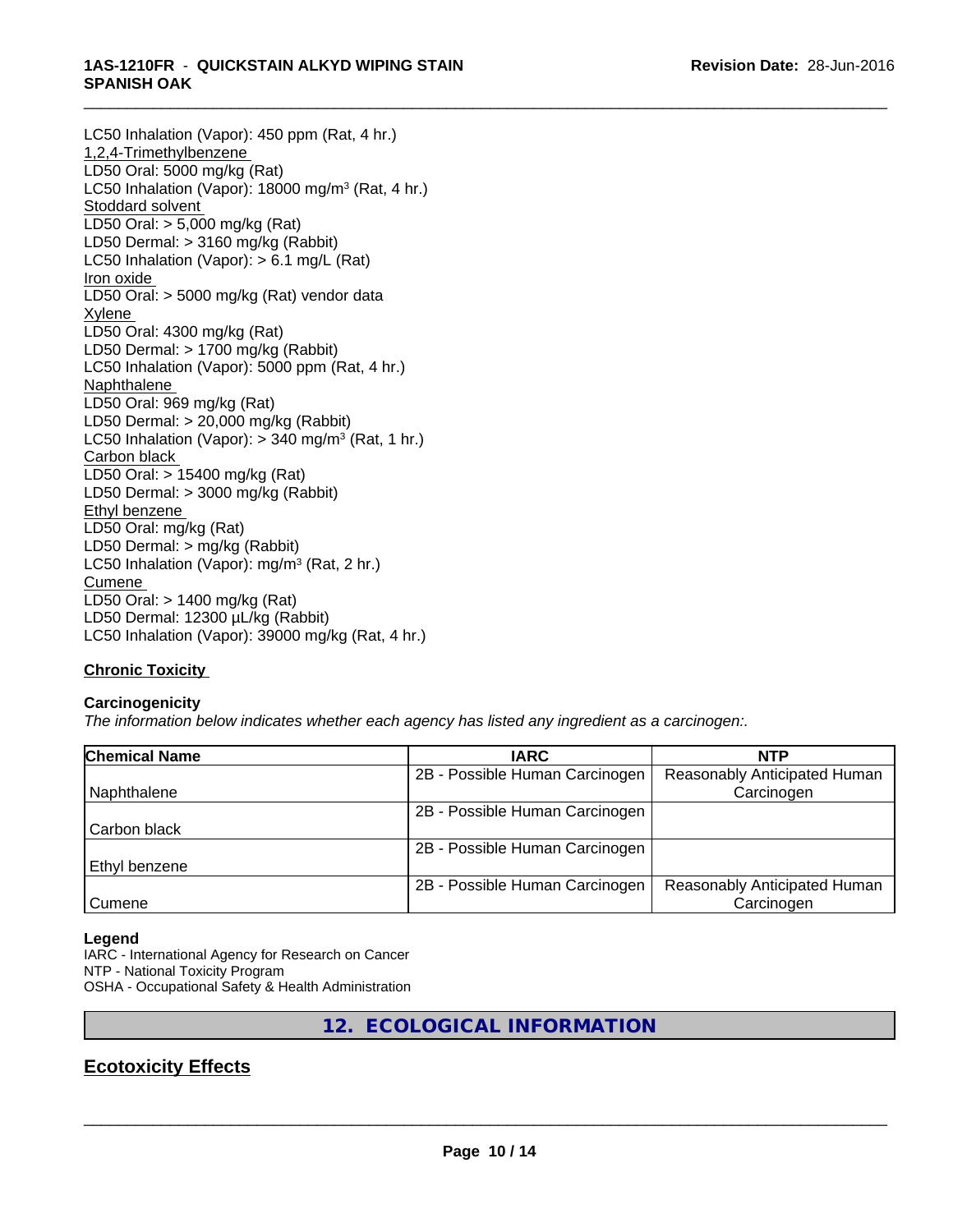The environmental impact of this product has not been fully investigated.

# **Product Information**

# **Acute Toxicity to Fish**

No information available

# **Acute Toxicity to Aquatic Invertebrates**

No information available

### **Acute Toxicity to Aquatic Plants**

No information available

### **Persistence / Degradability**

No information available.

#### **Bioaccumulation / Accumulation** No information available.

### **Mobility in Environmental Media**

No information available.

#### **Ozone** No information available

# **Component**

#### **Acute Toxicity to Fish**

n-Butyl acetate LC50: 18 mg/L (Fathead Minnow - 96 hr.) 2-Butoxyethanol LC50: 1490 mg/L (Bluegill sunfish - 96 hr.) Xylene LC50: 13.5 mg/L (Rainbow Trout - 96 hr.) Ethyl benzene LC50: 12.1 mg/L (Fathead Minnow - 96 hr.)

# **Acute Toxicity to Aquatic Invertebrates**

n-Butyl acetate EC50: 72.8 mg/L (Daphnia magna - 48 hr.) Ethyl benzene EC50: 1.8 mg/L (Daphnia magna - 48 hr.)

# **Acute Toxicity to Aquatic Plants**

n-Butyl acetate EC50: 674.7 mg/L (Green algae (Scenedesmus subspicatus), 72 hrs.) Ethyl benzene EC50: 4.6 mg/L (Green algae (Scenedesmus subspicatus), 72 hrs.)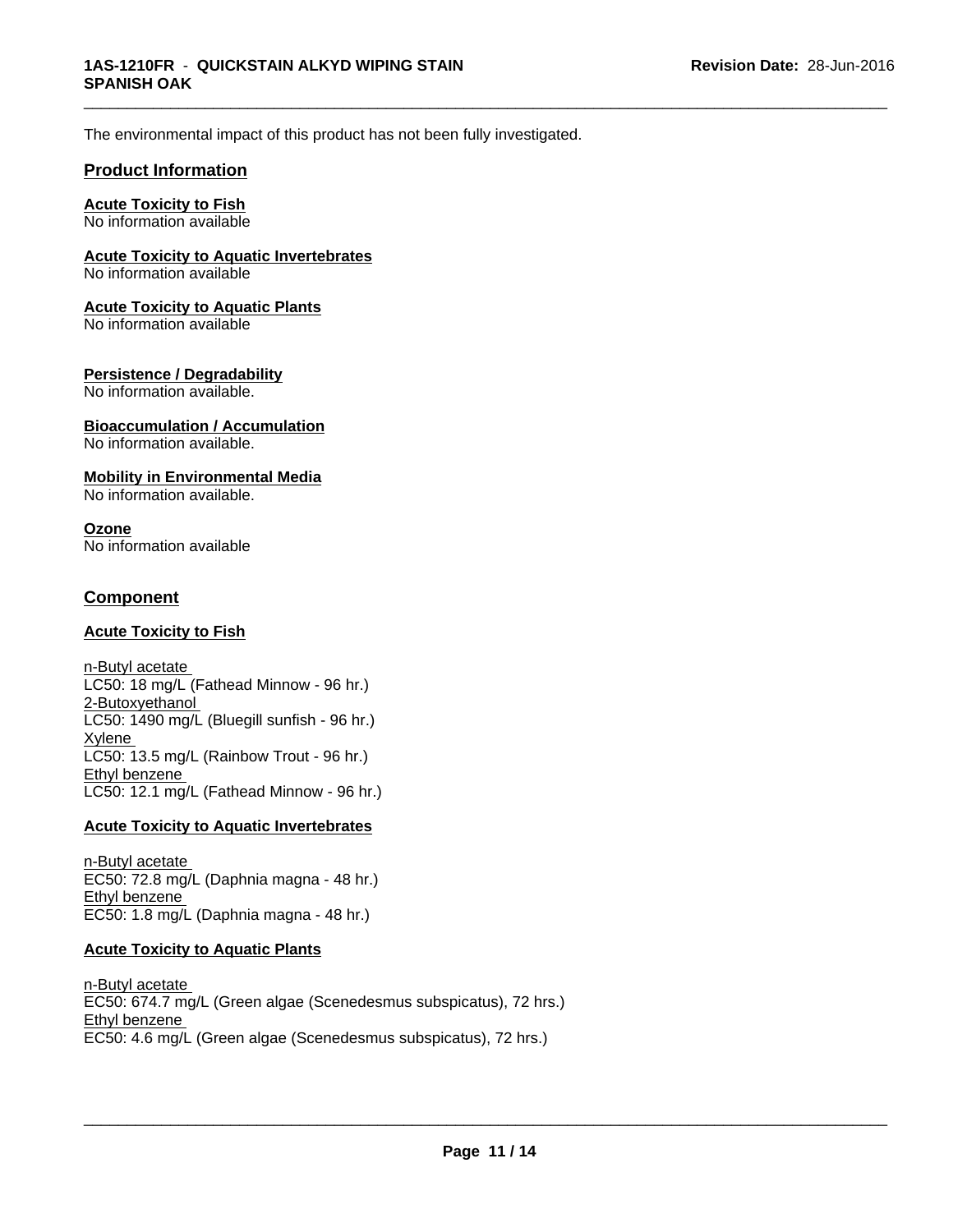# **13. DISPOSAL CONSIDERATIONS**

\_\_\_\_\_\_\_\_\_\_\_\_\_\_\_\_\_\_\_\_\_\_\_\_\_\_\_\_\_\_\_\_\_\_\_\_\_\_\_\_\_\_\_\_\_\_\_\_\_\_\_\_\_\_\_\_\_\_\_\_\_\_\_\_\_\_\_\_\_\_\_\_\_\_\_\_\_\_\_\_\_\_\_\_\_\_\_\_\_\_\_\_\_

**Waste Disposal Method Dispose of in accordance with federal, state, provincial,** and local regulations. Local requirements may vary, consult your sanitation department or state-designated environmental protection agency for more disposal options.

**Empty Container Warning <b>Emptied** Containers may retain product residue. Follow label warnings even after container is emptied. Residual vapors may explode on ignition.

# **14. TRANSPORT INFORMATION**

**TDG Proper Shipping Name Paint Hazard Class** 3 **UN-No** UN1263 **Packing Group III Description** UN1263, Paint, 3, III **ICAO / IATA** Contact the preparer for further information. **IMDG / IMO IMO Contact the preparer for further information.** 

# **15. REGULATORY INFORMATION**

# **International Inventories**

| TSCA: United States | Yes - All components are listed or exempt. |
|---------------------|--------------------------------------------|
| DSL: Canada         | Yes - All components are listed or exempt. |

# **National Pollutant Release Inventory (NPRI)**

#### **NPRI Parts 1- 4**

This product contains the following Parts 1-4 NPRI chemicals:

| <b>Chemical Name</b>               | <b>CAS-No</b>  | Weight % (max) | <b>NPRI Parts 1-4</b> |  |
|------------------------------------|----------------|----------------|-----------------------|--|
| Solvent naphtha (petroleum), heavy | 64742-94-5     | $5 - 10%$      | Listed                |  |
| aromatic                           |                |                |                       |  |
| n-Butyl acetate                    | 123-86-4       | $3 - 7%$       | Listed                |  |
| Propylene glycol monomethyl ether  | 108-65-6       | 1 - 5%         | Listed                |  |
| acetate                            |                |                |                       |  |
| 2-Butoxyethanol                    | 111-76-2       | 1 - 5%         | Listed                |  |
| Raw Umber Pigment                  | 12713-03-0     | 1 - 5%         | Listed                |  |
| 1,2,4-Trimethylbenzene             | 95-63-6        | $1 - 5%$       | Listed                |  |
| Xvlene                             | 1330-20-7      | $1 - 5%$       | Listed                |  |
| Naphthalene                        | $91 - 20 - 3$  | $0.5 - 1\%$    | Listed                |  |
| Ethyl benzene                      | $100 - 41 - 4$ | $0.25 - 0.5\%$ | Listed                |  |
|                                    |                |                |                       |  |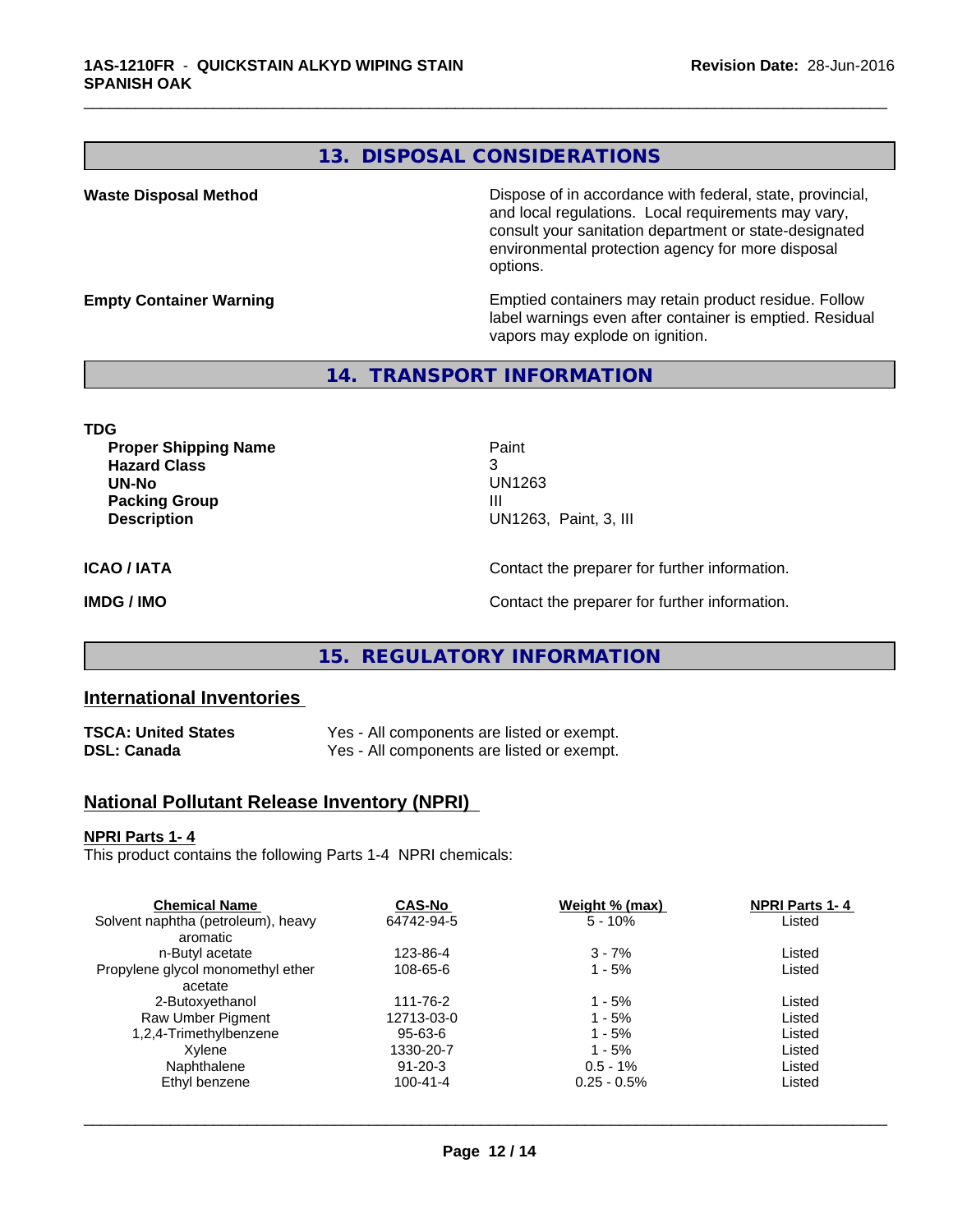| Cumene<br>$\sim$ $\sim$ | 98-82-8 | $-0.25%$<br>υ. | Listed |  |
|-------------------------|---------|----------------|--------|--|

#### **NPRI Part 5**

This product contains the following NPRI Part 5 Chemicals:

| <b>Chemical Name</b>                 | <b>CAS-No</b> | Weight % (max) | <b>NPRI Part 5</b> |  |
|--------------------------------------|---------------|----------------|--------------------|--|
| Solvent naphtha (petroleum), heavy   | 64742-94-5    | $5 - 10%$      | Listed             |  |
| aromatic                             |               |                |                    |  |
| Distillates, petroleum, hydrotreated | 64742-47-8    | $3 - 7%$       | Listed             |  |
| light                                |               |                |                    |  |
| n-Butyl acetate                      | 123-86-4      | $3 - 7%$       | Listed             |  |
| Solvent naphtha, petroleum, light    | 64742-95-6    | $3 - 7%$       | Listed             |  |
| aromatic                             |               |                |                    |  |
| Propylene glycol monomethyl ether    | 108-65-6      | $1 - 5%$       | Listed             |  |
| acetate                              |               |                |                    |  |
| 2-Butoxyethanol                      | 111-76-2      | $1 - 5%$       | Listed             |  |
| VM&P naphtha                         | 64742-89-8    | $1 - 5%$       | Listed             |  |
| 1,2,4-Trimethylbenzene               | $95 - 63 - 6$ | $1 - 5%$       | Listed             |  |
| Stoddard solvent                     | 8052-41-3     | $1 - 5%$       | Listed             |  |
| Xylene                               | 1330-20-7     | $1 - 5%$       | Listed             |  |
|                                      |               |                |                    |  |

#### **WHMIS Regulatory Status**

This product has been classified in accordance with the hazard criteria of the Hazardous Products Regulations (HPR) and the SDS contains all the information required by the HPR.

| 16. OTHER INFORMATION |
|-----------------------|
|-----------------------|

**HMIS** - **Health:** 2\* **Flammability:** 3 **Reactivity:** 0 **PPE:** - **HMIS Legend**

- 0 Minimal Hazard
- 1 Slight Hazard
- 2 Moderate Hazard
- 3 Serious Hazard
- 4 Severe Hazard
- \* Chronic Hazard

X - Consult your supervisor or S.O.P. for "Special" handling instructions.

*Note: The PPE rating has intentionally been left blank. Choose appropriate PPE that will protect employees from the hazards the material will present under the actual normal conditions of use.*

*Caution: HMISÒ ratings are based on a 0-4 rating scale, with 0 representing minimal hazards or risks, and 4 representing significant hazards or risks. Although HMISÒ ratings are not required on MSDSs under 29 CFR 1910.1200, the preparer, has chosen to provide them. HMISÒ ratings are to be used only in conjunction with a fully implemented HMISÒ program by workers who have received appropriate HMISÒ training. HMISÒ is a registered trade and service mark of the NPCA. HMISÒ materials may be purchased exclusively from J. J. Keller (800) 327-6868.*

**WARNING!** If you scrape, sand, or remove old paint, you may release lead dust. LEAD IS TOXIC. EXPOSURE TO LEAD DUST CAN CAUSE SERIOUS ILLNESS, SUCH AS BRAIN DAMAGE, ESPECIALLY IN CHILDREN. PREGNANT WOMEN SHOULD ALSO AVOID EXPOSURE.Wear a NIOSH approved respirator to control lead exposure. Clean up carefully with a HEPA vacuum and a wet mop. Before you start, find out how to protect yourself and your family by logging onto Health Canada @

http://www.hc-sc.gc.ca/ewh-semt/contaminants/lead-plomb/asked\_questions-questions\_posees-eng.php.

**Prepared By** Product Stewardship Department